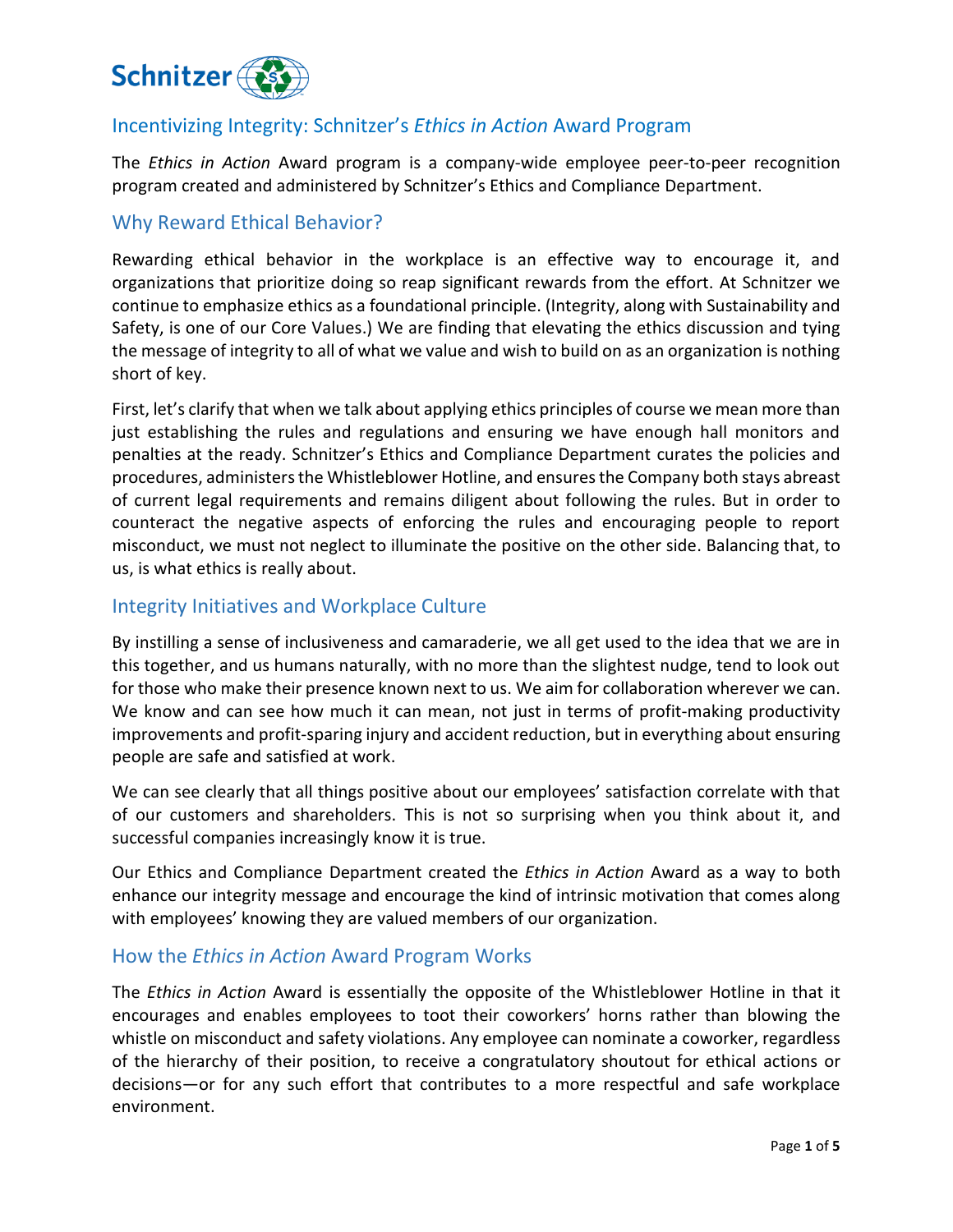

Schnitzer's *Ethics in Action* Award program began in 2017 as a way to formally recognize and congratulate people for ethical behavior. The Chief Ethics and Compliance Officer (CECO) often heard stories over the years about employees' ethical behavior and occasionally sent out emails to tell others about it. It eventually became clear, though, that an email was not enough. We decided that we could capitalize on these stories to encourage and incentivize the kinds of behavior they demonstrated. We also wanted a way to encourage people to go to the trouble of telling someone about it when they witness or appreciate it.

We selected our first three award recipients from the informal reports of exemplary ethical behavior the CECO received. Each employee whose behavior was the subject of these reports was given an inaugural *Ethics in Action* Award. The effect of this went beyond merely congratulating those individuals; it created opportunities to illustrate and broadcast their good deeds in numerous communications about what integrity means. This was the beginning of the *Ethics in Action* Award Program.

We presented these first three awards at our Pick-n-Pull locations (Schnitzer's self-service recycled auto parts retail subsidiary) where the award recipients worked. The CECO traveled to each store to host a lunch celebration and present an award plaque in person. These events became not just opportunities for her to stand in front of the groups and talk about what the *Ethics in Action* Award means, but to answer questions and open the rooms for what became lively and illuminating discussions about integrity and ethics in the workplace. It was apparent that these discussions demonstrated a level of engagement and potential for greater impact to justify a repeated round of awards.

We took photos at these gatherings to include in newsletter articles and social media posts to promote the program and to take advantage of another opportunity to discuss Integrity as well as our Company's other Core Values. The photos were also included in the CECO's update presentation to Schnitzer's Board of Directors as evidence of our Ethics and Compliance Department's initiatives and activities.

By mid-FY 2018 the CECO had heard a great deal more from Schnitzer employees and leadership and gained further specific examples and insights about the power of incentivizing ethical behavior, as this program already seemed to quite effectively do. Given this perspective, she and her department decided to extend its reach beyond Pick-n-Pull employees to all employees in all Divisions of the Company. We issued an all-employee announcement, officially launching and soliciting nominations for the FY 2018 *Ethics in Action* Awards. We included instructions for how and why to nominate a coworker and provided a link to the nomination form via the portal we established on SharePoint. (See the all-employee "Nominate A Coworker Today!" message in English and Spanish and the "Nomination Form" at the end of this article.)

We chose our ten FY 2018 *Ethics in Action* Award winners from a pool of nominees for a variety of ethical deeds and choices. Some were specific instances when a quick decision was made, whereas others were for more generalized and consistent behavior patterns. For example, an *Ethics in Action* Award was given to someone who found and turned in what ended up being a customer's beloved mother's ashes accidentally left behind in a car bound for demolition. Not only did that employee find the urn and bring it to someone's attention, she went to a great deal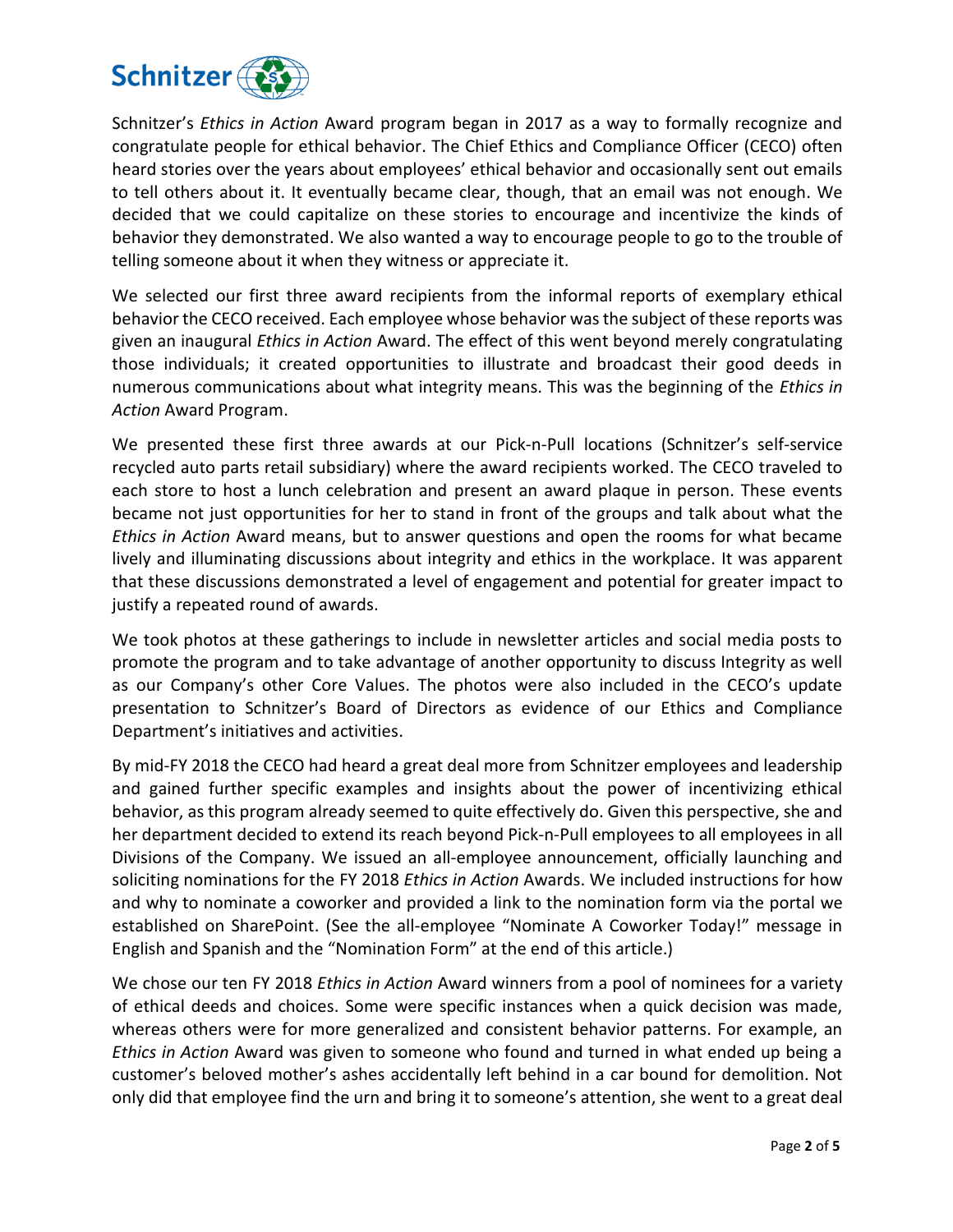

of trouble making multiple calls to track down the person it belonged to and return it. Another award went to someone who had spoken up in a team meeting to confront an issue they were having that made someone else feel less a part of the team. The choice to bring it up was courageous and showed a willingness to stick their neck out for someone else's benefit. Another award recipient was honored for having chosen to take the necessary time to move a truck into a safe position despite being pressured to hurry up and take a chance on the far less safe option. Finally, an award went to an employee for stepping in to help on multiple occasions, recognizing a need and being there to fill it.

Consistently being quick to recognize and alert others to a potential hazard or spearheading efforts to do the right thing for others is what employees are seeing and appreciating in their coworkers. Sometimes the *Ethics in Action* Award is for bold heroics whereas others are to recognize a person for the steady stream of trustworthiness and respect they demonstrate, which benefits their coworkers, our customers, and by extension, our Company.

When the time comes to choose the *Ethics in Action* Award recipients each year we, meaning the CECO and the Ethics and Compliance team, review the nominations as a group and decide. We write up an announcement including the winners' names and a brief description of their sohonored ethical action(s) and send it via an all-employee email from the CECO.

A few days after the email announcing the FY 2018 *Ethics in Action* Award winners went out, Schnitzer's CEO spoke about the Award, then re-announced and congratulated our winners during her Company-wide "CEO Town Call" status update. It was great to applaud each of them together as a Company.

The CECO also sent a separate message to each recipient's manager, and copied their Human Resources representative, to congratulate them for their employee's award and thank them for the leadership they contributed in establishing an environment conducive to ethical choices and behaviors. (The template for this manager message is provided at the end of this article.)

*We presented a personalized award plaque to each employee to be displayed at their workplace. We also gave them a certificate to take home, a copy of which will remain in their permanent employee file.*



The CECO travelled to each of the ten FY 2018 recipients' workplaces and presented the awards in person. As in the year prior, she hosted a facility-wide meal celebration and congratulated the honoree to the applause of their entire team. She also invited others to speak about the award and engage in what would otherwise be a rare occurrence—a truly candid discussion about ethics in the workplace.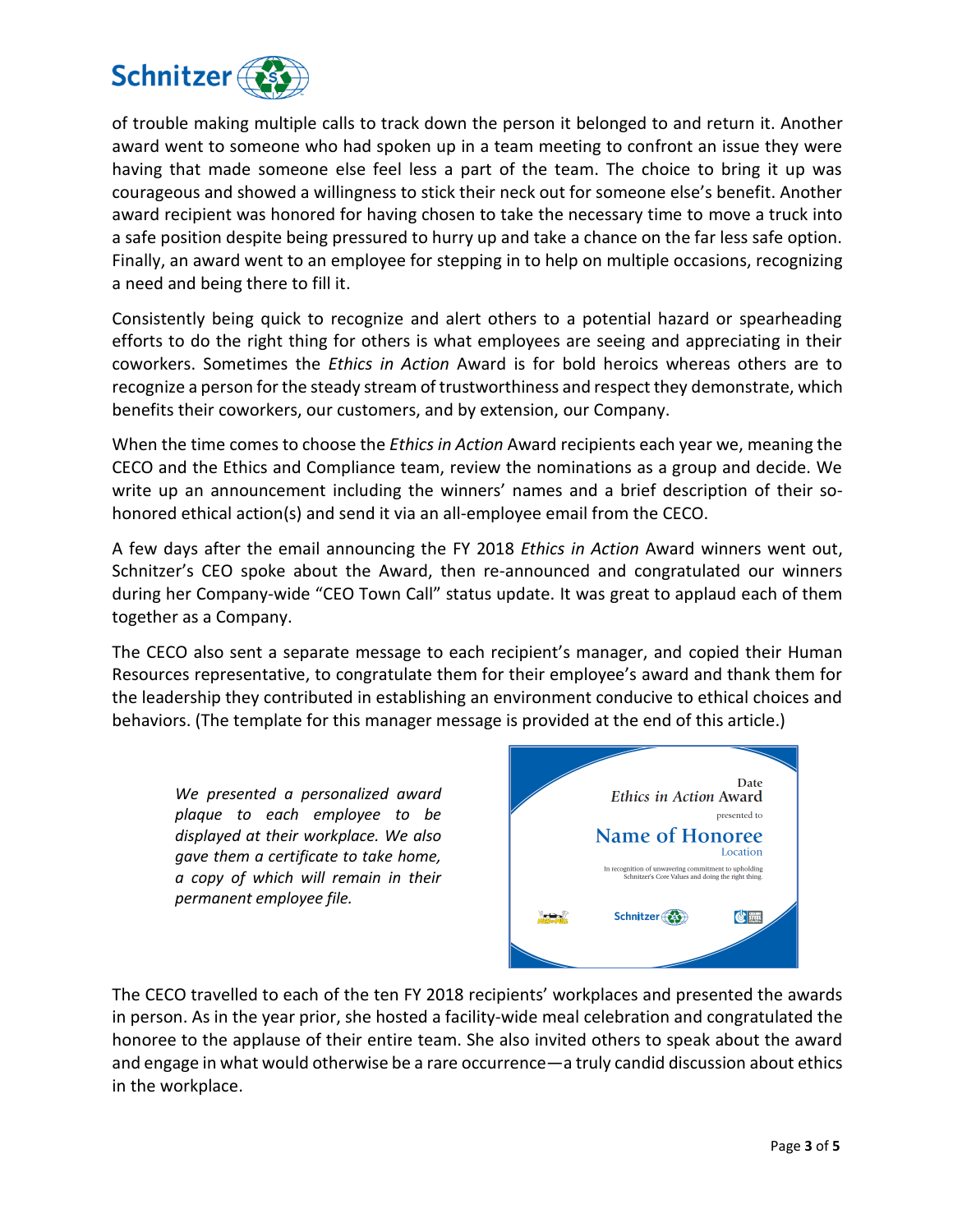



## On A Growth Trajectory

We continue to enhance the program. This year's kickoff email soliciting FY 2019 nominations included a video the CECO recorded. In it she discussed the *Ethics in Action* Award and offered examples of the kinds of behavior we celebrated in prior years' awards, showing photos of the winners, and encouraging future nominations. The video included a recap of each of last year's winners with photos from each of their award presentations.

We received about twice as many nominations for the FY 2019 *Ethics in Action* Awards as we had the year before. We again chose and announced ten recipients—representatives from each of our Company's Divisions. The CECO has begun presenting the awards at the honorees' workplace locations.

We continue to solicit nominations and hope to encourage employees to increasingly recognize and take the time to nominate their coworker's ethical choices and behavior so we can acknowledge them as a Company and celebrate together. The nomination portal we created remains accessible 24/7 on the SharePoint site, so employees can easily submit nominations at their convenience all throughout the year.

#### Seeing the Effects of the *Ethics in Action* Award Program

In summary, Schnitzer's *Ethics in Action* Award rollout and evolution has already shown positive effects on the Company's culture, within and between all Divisions of the Company and throughout all of our facilities. We are encouraged by what we have seen.

We hope to continue to promote participation throughout our ethics and compliance communications and in any way we can. We expect further positive developments from building an integrity-apparent ethical culture, which means greater safety and satisfaction with our surroundings, with our leadership, and with our jobs.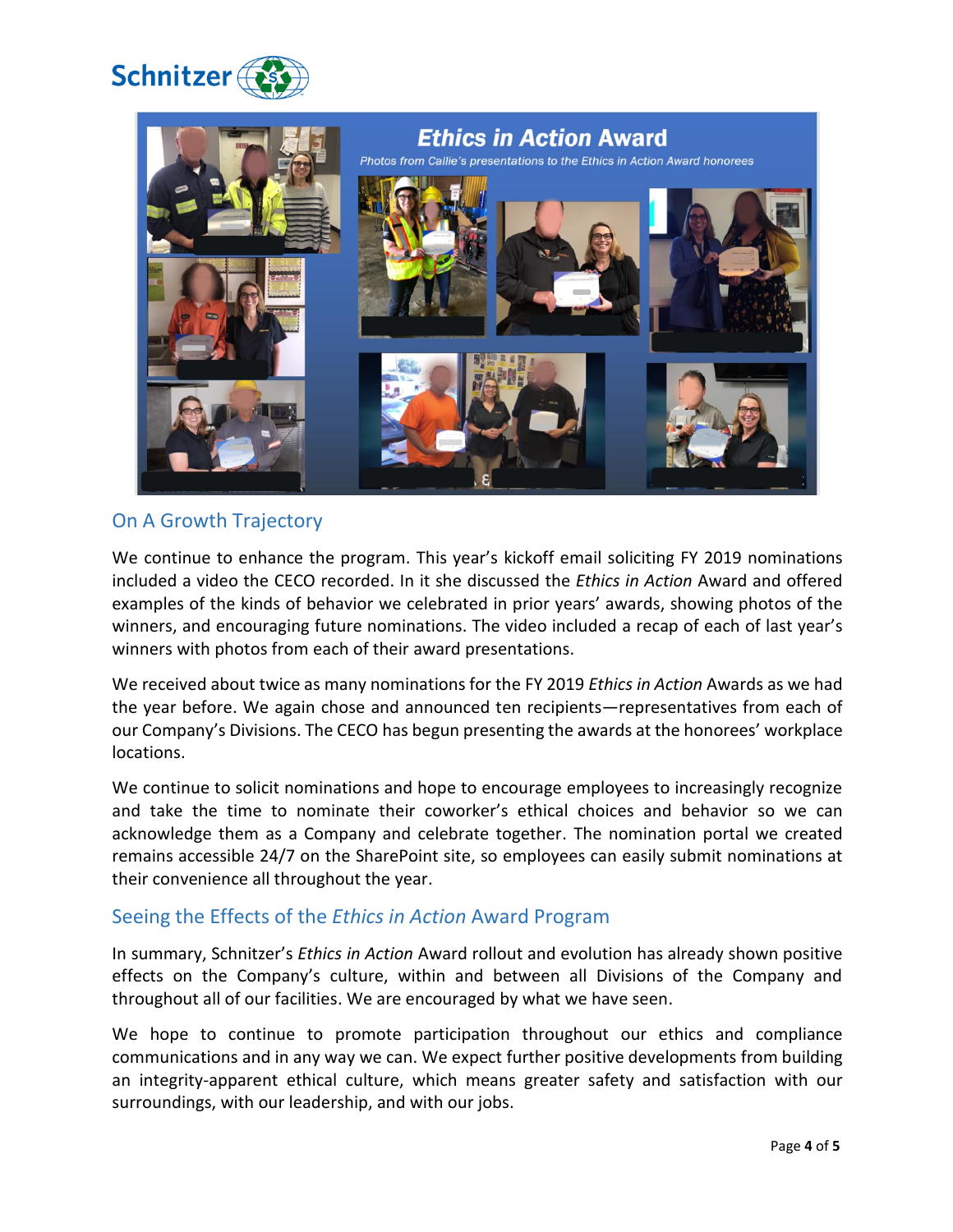

## Manager Message – Acknowledging and Appreciating Ethical Leadership

*The following is the message each award recipient's manager receives:*

TO: [Manager] CC: [Manager's Manager] CC: [HR Representative] RE: [name of honoree] *– Ethics in Action* Award Honoree

Dear [Manager],

I would like to congratulate you for your employee's having been selected for the *Ethics in Action* Award.

As you know, we created this award to help us all continue fostering a culture of integrity and inclusiveness, to recognize and celebrate people doing the right thing, and to amplify the positive we see throughout the Schnitzer organization.

Establishing an ethical environment comes not by merely deciding to do what's right and encouraging each other accordingly, but by laying a foundation based on the truth that each member's contribution is valued, and each member is treated and respected as a vital part of a whole. People who feel included and believe themselves to be a genuinely valued contributor look beyond themselves and better serve one another and our Company.

By being dependable through consistency in attitude and actions, in big and small ways, in visible and invisible situations, we all have the opportunity to demonstrate integrity on a daily basis. We know that each person selected for the award has benefited from quality leadership and encouragement like [name of honoree] has received from you. We realize, in other words, that you had something to do with creating a workplace climate of honesty, trust and open communication. Accordingly, we recognize your leadership and appreciate your vigilance.

I ask that you will take this opportunity to discuss [name of honoree]'s award with your teams and expand on it to include a discussion about your workplace environment and our Core Values of Sustainability, Safety and Integrity in the next week or so. (Of course, I urge you to discuss our Core Values at **every** opportunity.)

Finally, later in the fiscal year I will visit your facility and host a lunch for everyone there to join me in congratulating you and [name of honoree] in person and to celebrate as a group. I look forward to meeting you and visiting with you and [name of honoree] and your whole team.

Please feel free to contact me should you have any questions.

Thanks for all you do,

#### **Callie Pappas**

Vice President & Chief Ethics and Compliance Officer **Schnitzer Steel Industries, Inc**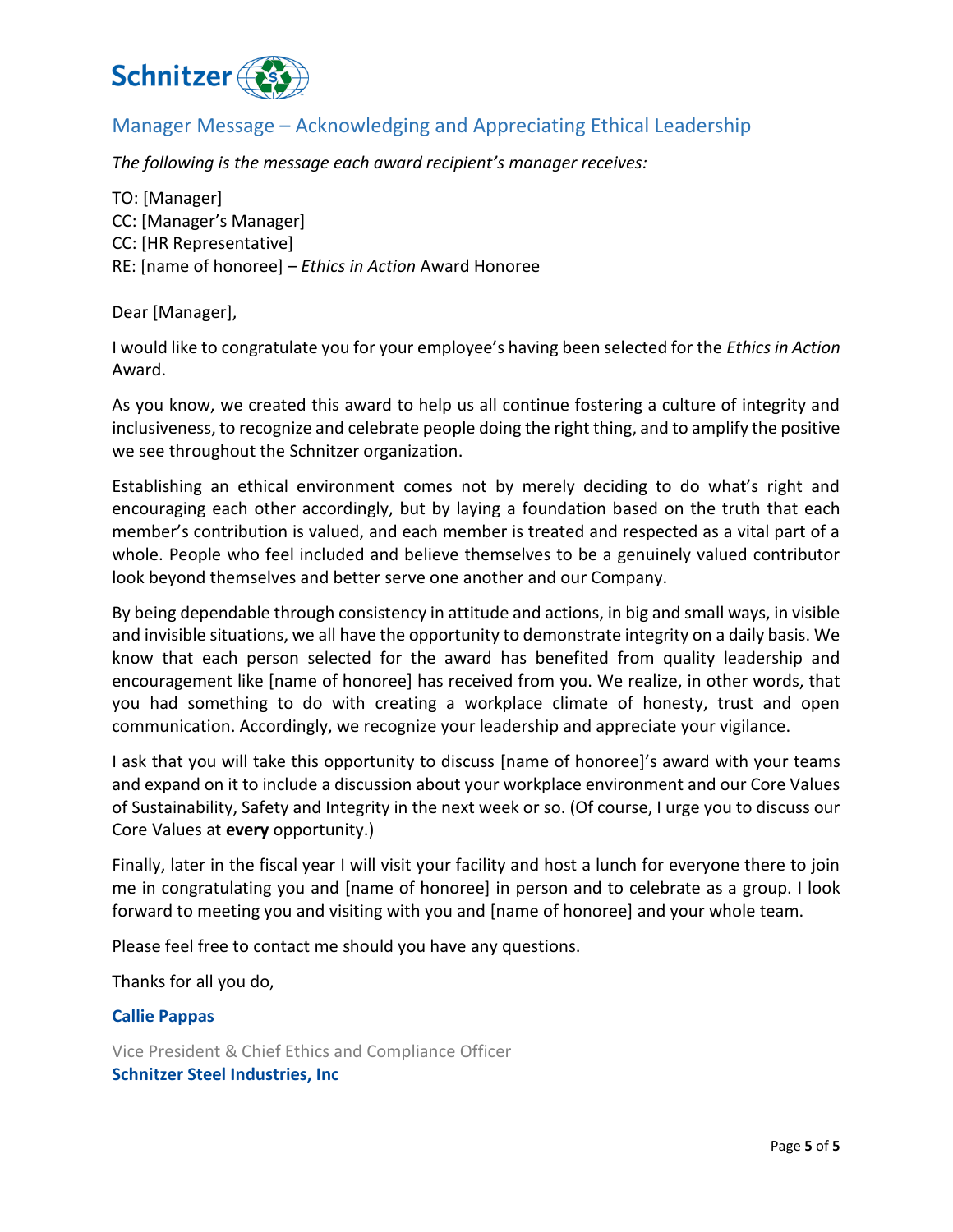All,

The *Ethics in Action* **Award** program is Schnitzer's way of shining a light on people making honest choices and demonstrating ethical behavior in our workplaces.

*(Consulte a continuación* de este correo electrónico *para la version en espa*ñ*ol.)*

## **Please click on this link [\(Ethics in Action Award](https://schnweb.sharepoint.com/portals/hub/_layouts/15/PointPublishing.aspx?app=video&p=p&chid=396172f9%2Df4eb%2D4795%2D8577%2D5012a2781f7b&vid=23f499f7%2De51e%2D4926%2Da5b8%2Df8cd6c44950d&from=1)) for a video that provides information about the award and again celebrates the nine EIA Award winners from last year.**

What exactly do we mean when we talk about *Ethics in Action*?

Think about your colleagues.

- Who among us exemplifies our Core Values of Safety, Sustainability and Integrity?
- Who took action to ensure the safety of employees and customers?
- Who made a decision for the health of our business and the larger community?
- Who spoke up when something was not right?

Let us know who these individuals are by nominating them for an *Ethics in Action* Award today! **The deadline for nominations is October 11, so act now!**

You can nominate a coworker:

- By clicking [here](https://forms.office.com/Pages/ResponsePage.aspx?id=uK53L4xKuE6nUqD_TedjqkysaNVSf8pEpL9MS2zryuBURDFPTzE1NVhEVVlCM0tHVzBGMFpCUTRLNSQlQCN0PWcu) or going to <https://tinyurl.com/ethicsinaction>,
- Through the Corporate Compliance page on SharePoint, or
- By contacting Corporate Compliance at [CorporateCompliance@schn.com](mailto:CorporateCompliance@schn.com).

**I request that HR representatives help cascade this announcement and that all location managers share this video with their teams so that those without email or computer access can view it.**

Please do not hesitate to contact me with any questions or comments. We look forward to receiving your nominations

#### **Callie Pappas**

Vice President & Chief Ethics and Compliance Officer **Schnitzer Steel Industries, Inc.**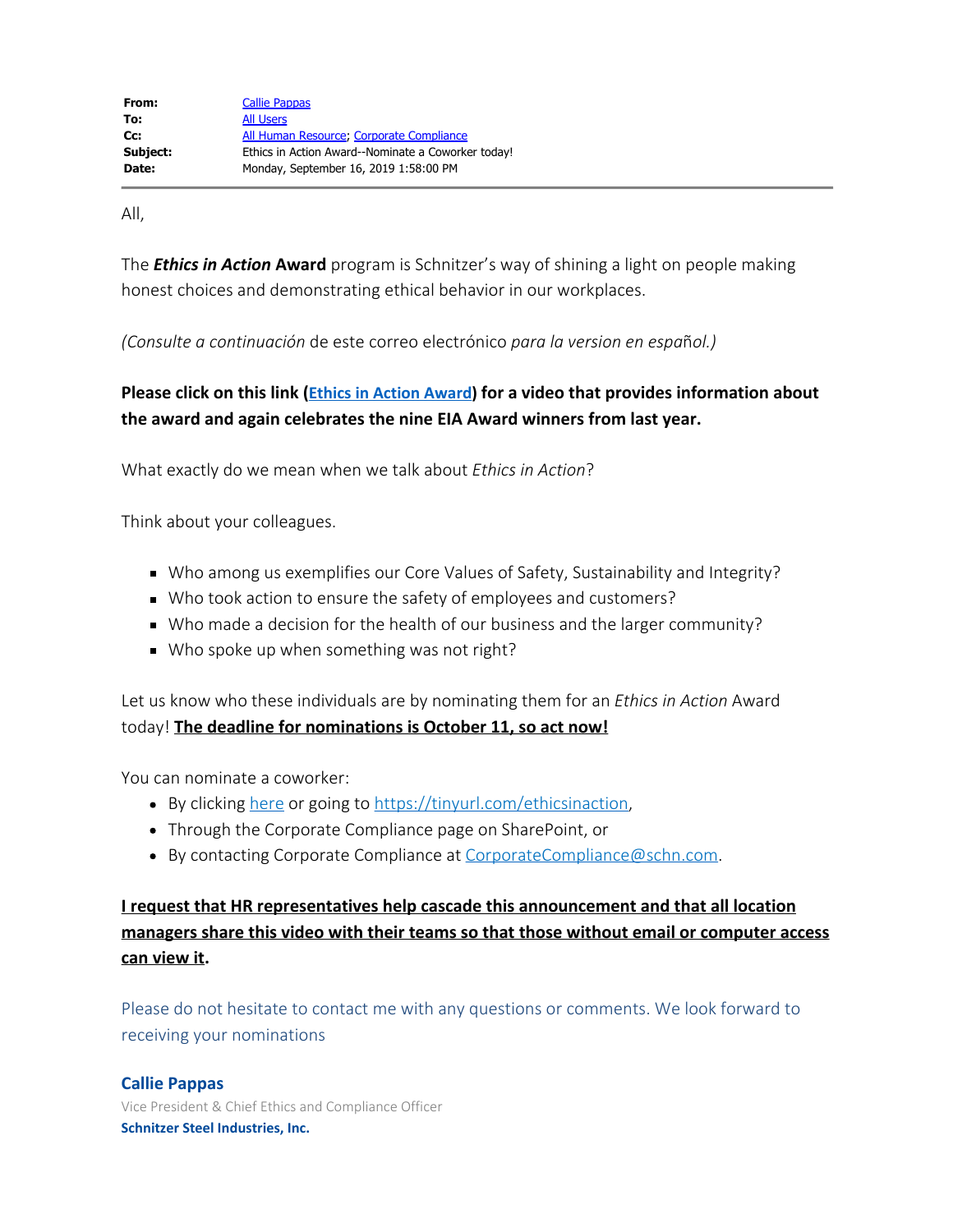Asunto: Proponga a un compañero de trabajo para el Premio *Ethics in Action*

El programa **Premios** *Ethics in Action* es la forma en que Schnitzer da a conocer a las personas que toman decisiones honestas y demuestran un comportamiento ético en nuestros lugares de trabajo.

¿Qué queremos decir exactamente cuando hablamos de *Ethics in Action*? **Haga clic en el enlace de abajo para ver un video que proporciona información sobre el premio y que nuevamente hace un homenaje a los nueve ganadores del Premio EIA del año pasado.**

#### [Premios](https://schnweb.sharepoint.com/portals/hub/_layouts/15/PointPublishing.aspx?app=video&p=p&chid=396172f9%2Df4eb%2D4795%2D8577%2D5012a2781f7b&vid=23f499f7%2De51e%2D4926%2Da5b8%2Df8cd6c44950d&from=1) Ethics in Action

Piense en sus colegas.

- ¿Quiénes de nosotros ejemplifican nuestros valores fundamentales de Seguridad, Sostenibilidad e Integridad?
- ¿Quiénes han tomado medidas para garantizar la seguridad de los empleados y los clientes?
- ¿Quiénes tomaron decisiones a favor de la salud de nuestro negocio y de la comunidad en general?
- ¿Quiénes se hicieron escuchar cuando algo no estaba bien?

Proponga hoy mismo a estas personas al Premio *Ethics in Action* para hacernos saber quiénes son. **La fecha límite para las nominaciones es el 11 de octubre, ¡así que actúe ahora!**

Puede proponer a un compañero de trabajo:

- Haciendo clic [aquí](https://forms.office.com/Pages/ResponsePage.aspx?id=uK53L4xKuE6nUqD_TedjqkysaNVSf8pEpL9MS2zryuBURDFPTzE1NVhEVVlCM0tHVzBGMFpCUTRLNSQlQCN0PWcu) o visitando <https://tinyurl.com/ethicsinaction>,
- A través de la página de Cumplimiento Corporativo en SharePoint, o
- Contactado a Cumplimiento Corporativo al 503-323-2748 o en [CorporateCompliance@schn.com](mailto:CorporateCompliance@schn.com).

**Solicito que los representantes de Recursos Humanos ayuden a difundir este anuncio y que todos los gerentes de sitio compartan este video con sus equipos para que los que no tengan acceso al correo electrónico o a la computadora puedan verlo.**

No dude en ponerse en contacto conmigo si tiene alguna pregunta o comentario. **Esperamos recibir sus nominaciones.**

#### **Callie Pappas**

Vicepresidente & Director de Ética y Cumplimiento **Schnitzer Steel Industries, Inc.**